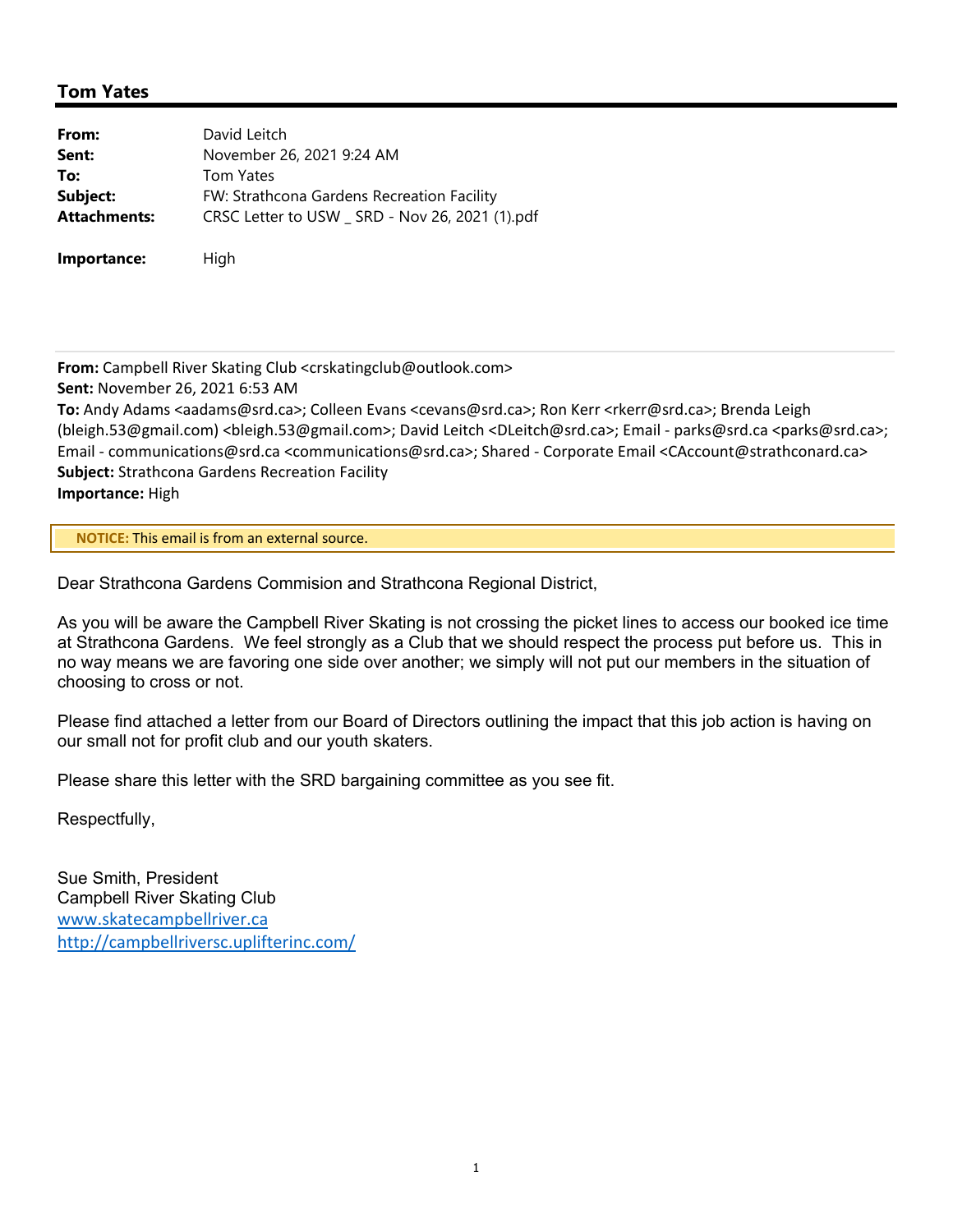

**Campbell River Skating Club** 225 South Dogwood Street, Campbell River, BC V9W 8C8 www.skatecampbellriver.ca

Nov 26, 2021

To the United Steelworkers Union, Local 1-1937 & Strathcona Regional District;

This communication is being issued to inform you of how the ongoing strike action is affecting the Campbell River Skating Club. Prior to the commencement of these details, we need you to be aware that this letter has been written impartially and not in favour of one particular party. The effects the facility closure has had on our stakeholders is significant. It is time you become appraised of the magnitude of your actions. As an organization, we have chosen not to cross the picket lines. Our reasons for not accessing the facility during this job action are two fold. First, we want to respect the negotiation process. Secondly, we do not want to put any of our membership (including children and teenagers) in the uncomfortable and potentially controversial position of crossing the picket lines.

As a non-profit organization, the CRSC has been providing the region with fundamental skills for 49 years. Programs extend from Canada's only nationally standardized flagship learn to skate program (CanSkate), through to enhanced hockey skating skill development and recreational and competitive figure skating. In fact, we are often the feeder organization that presents hockey with its members, through skating skills established in our grassroots CanSkate program.

The multi-faceted impact sport has on individuals of all ages is well documented. At the CRSC, our demographic is varied, however the bulk of our participants are under 18 years of age. To this end, although we have skaters as young as two, a large percentage of our athletes must easily be considered vulnerable and at-risk teenage girls. For nearly two years, our youth have been through an enormous amount of personal suffering on an emotional, psychological, social and physical level. The distress the pandemic has caused children is something that we may never truly comprehend.

Notwithstanding this, the activity that teaches these youth the skills they need to succeed in life has yet again been taken from them through the actions of adults. By no exageration, the pandemic and the closed facility could be enough to send them onto a negative path in life with serious consequences. The seemingly endless arena closures are something they cannot understand at this age and stage of their development. How will we keep our endangered youth engaged in a sport that has placed one insurmountable barrier after another in front of them?